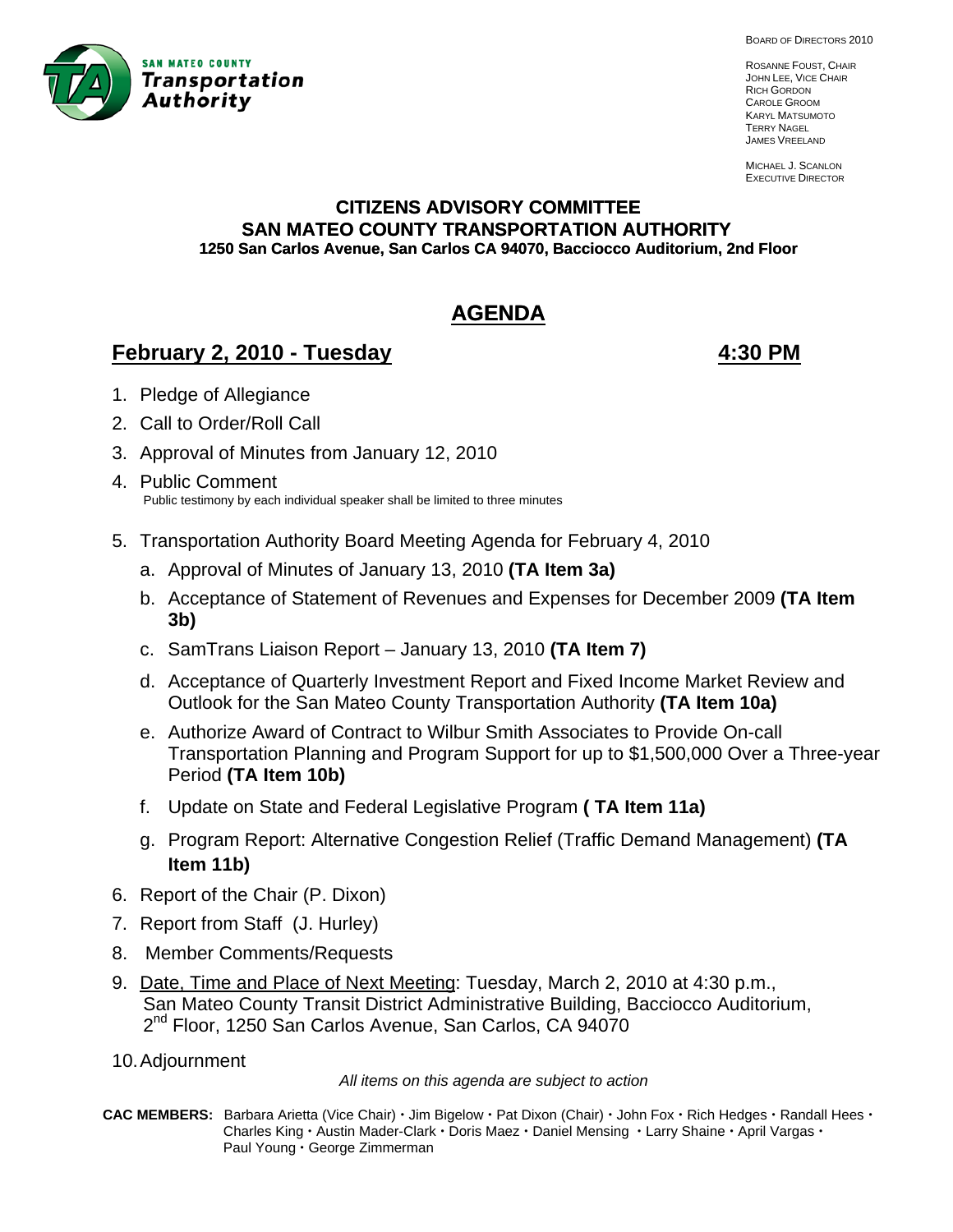## *INFORMATION TO THE PUBLIC*

If you have questions on the agenda, please contact the Assistant District Secretary at 650-508-6223. Assisted listening devices are available upon request. Agendas are available on the Transportation Authority Website at [www.smcta.com.](http://www.smcta.com/)

#### *Date and Time of Boards and Advisory Committee Meetings*

San Mateo County Transportation Authority (TA) Committees and Board: First Thursday of the month, 5 p.m. Transportation Authority Citizens Advisory Committee (CAC): Tuesday preceding first Thursday of the month, 4:30 p.m. Date, time and location of meetings may be changed as needed.

#### *Location of Meeting*

The San Mateo County Transit District Administrative Office is located at 1250 San Carlos Ave., San Carlos, which is one block west of the San Carlos Caltrain Station on El Camino Real, accessible by SamTrans bus Routes: 260, 295, 390, 391, KX. [Click here for map.](http://maps.google.com/maps?f=q&hl=en&geocode=&q=1250+San+Carlos+Ave,+San+Carlos,+CA+94070&sll=37.0625,-95.677068&sspn=33.077336,56.25&ie=UTF8&ll=37.507394,-122.261996&spn=0.008085,0.013733&z=16)

#### *Public Comment*

If you wish to address the Citizens Advisory Committee, please fill out a speaker's card located on the agenda table. If you have anything that you wish distributed to the Citizens Advisory Committee and included for the official record, please hand it to the Assistant Authority Secretary, who will distribute the information to the Committee members and staff.

Members of the public may address the Citizens Advisory Committee on non-agendized items under the Public Comment item on the agenda. Public testimony by each individual speaker shall be limited to three minutes and items raised that require a response will be deferred for staff reply.

#### *Accessibility for Individuals with Disabilities*

Upon request, the TA will provide for written agenda materials in appropriate alternative formats, or disability-related modification or accommodation, including auxiliary aids or services, to enable individuals with disabilities to participate in public meetings. Please send a written request, including your name, mailing address, phone number and brief description of the requested materials and a preferred alternative format or auxiliary aid or service at least two days before the meeting. Requests should be mailed to Rosemary Lake at San Mateo County Transportation Authority, 1250 San Carlos Avenue, San Carlos, CA 94070-1306; or email to **[cacsecretary@smcta.com](mailto:cacsecretary@smcta.com)**; or by phone at 650-508-6223, or TDD 650-508-6448.

#### *Availability of Public Records*

All public records relating to an open session item on this agenda, which are not exempt from disclosure pursuant to the California Public Records Act, that are distributed to a majority of the legislative body will be available for public inspection at 1250 San Carlos Avenue, San Carlos, CA 94070-1306, at the same time that the public records are distributed or made available to the legislative body.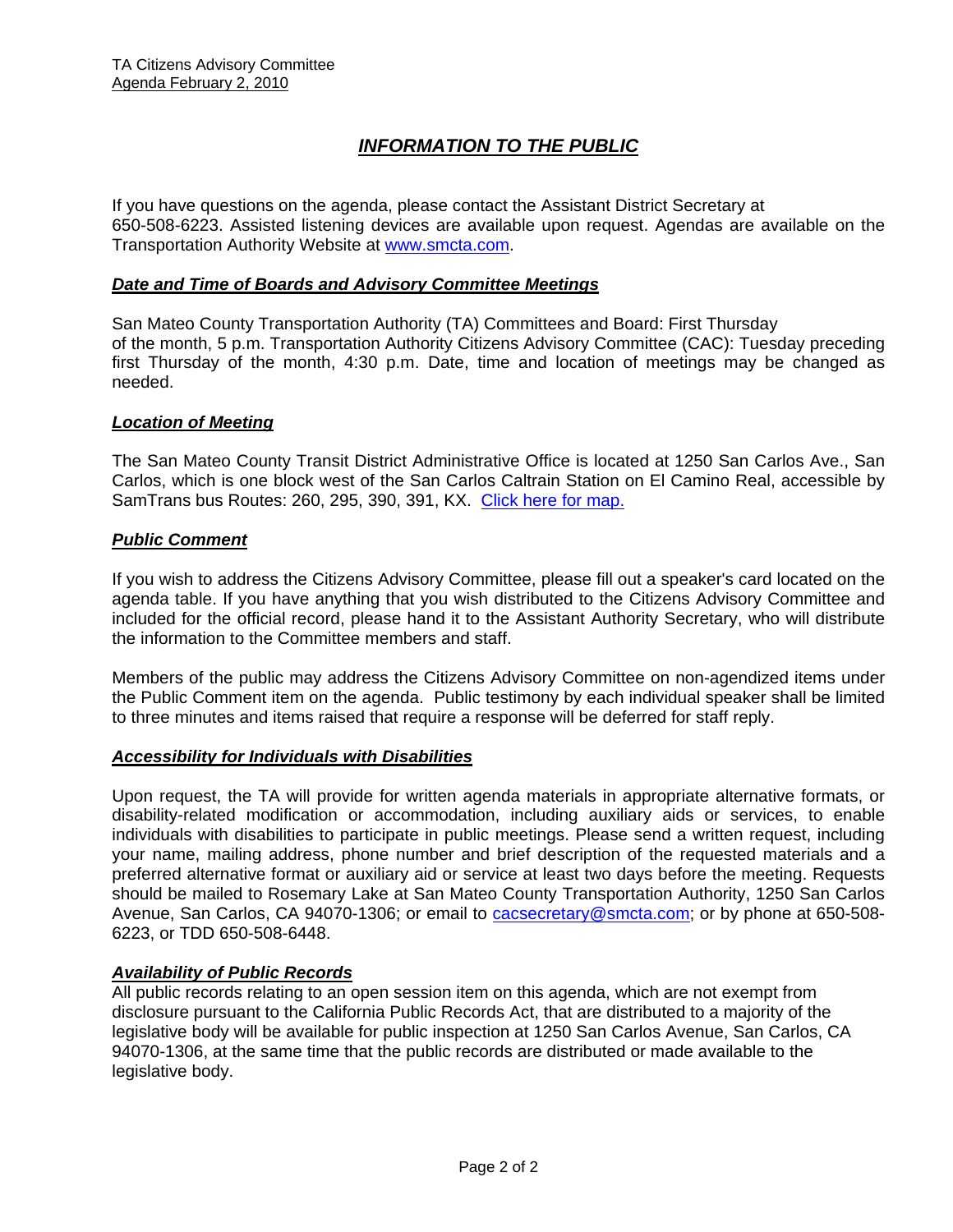#### **CITIZENS ADVISORY COMMITTEE SAN MATEO COUNTY TRANSPORTATION AUTHORITY**

1250 San Carlos Avenue, San Carlos CA 94070 Bacciocco Auditorium, 2<sup>nd</sup> Floor

## **MINUTES OF JANUARY 12, 2010**

**MEMBERS PRESENT:** B. Arietta, J. Bigelow, P. Dixon (Chair), J. Fox, R. Hedges, A. Mader-Clark, D. Maez, L. Shaine, A. Vargas, P. Young, G. Zimmerman

**MEMBERS ABSENT:** R. Hees, C. King, D. Mensing

**STAFF PRESENT:** R. Bolon, M. Choy, J. Hurley, R. Lake, L. Larano, K. Rothschild

Chair Pat Dixon called the meeting to order at 4:36 p.m. Austin Mader-Clark led the Pledge of Allegiance.

#### **APPROVAL OF MINUTES**

A motion (Bigelow/Maez) to approve the minutes of December 3, 2009 was approved.

#### **PUBLIC COMMENT**

None

### **ITEMS FOR REVIEW – JANUARY 13, 2010 TA BOARD AGENDA**

There was no discussion on the following items:

- 1. Approval of Minutes of December 3, 2009 TA Item 5a
- 2. Acceptance of Statement of Revenues and Expenses for November 2009 TA Item 5b
- 3. SamTrans Liaison Report December 9, 2009 TA Item 9
- 4. Fiscal Year 2009 Comprehensive Annual Financial Report TA Item 12d

**Authorize Amendment to the Fiscal Year 2010 Capital Budget and Allocation to the Peninsula Corridor Joint Powers Board for the San Bruno Grade Separation Project – TA Item 12a**  Director of TA Program Joe Hurley said the capital budget amendment creates capacity to allocate \$35 million to the San Bruno Grade Separation Project with original Measure dollars with a total cost of \$165 million. State funding sources identify Proposition 1B and this is subject to sale of bonds and there is concern when they will be available. There may be a need to do a cash flow and reimbursement from Proposition 1B when available. San Bruno scores in the top 10 grade separation needs in the State and is well-positioned to receive funding. Deputy Director, JPB Capital Program Liria Larano will present project details.

Ms. Larano presented the following:

- The project goal is to improve safety by eliminating conflicts between trains and vehicular/pedestrian traffic at crossings between Highway 380 and San Felipe Avenue in San Bruno.
- Schedule completion dates include final design January 2010; procurement June 2010 and construction – June 2012.
- Estimated cost is \$165 million for a two-track grade-separated project.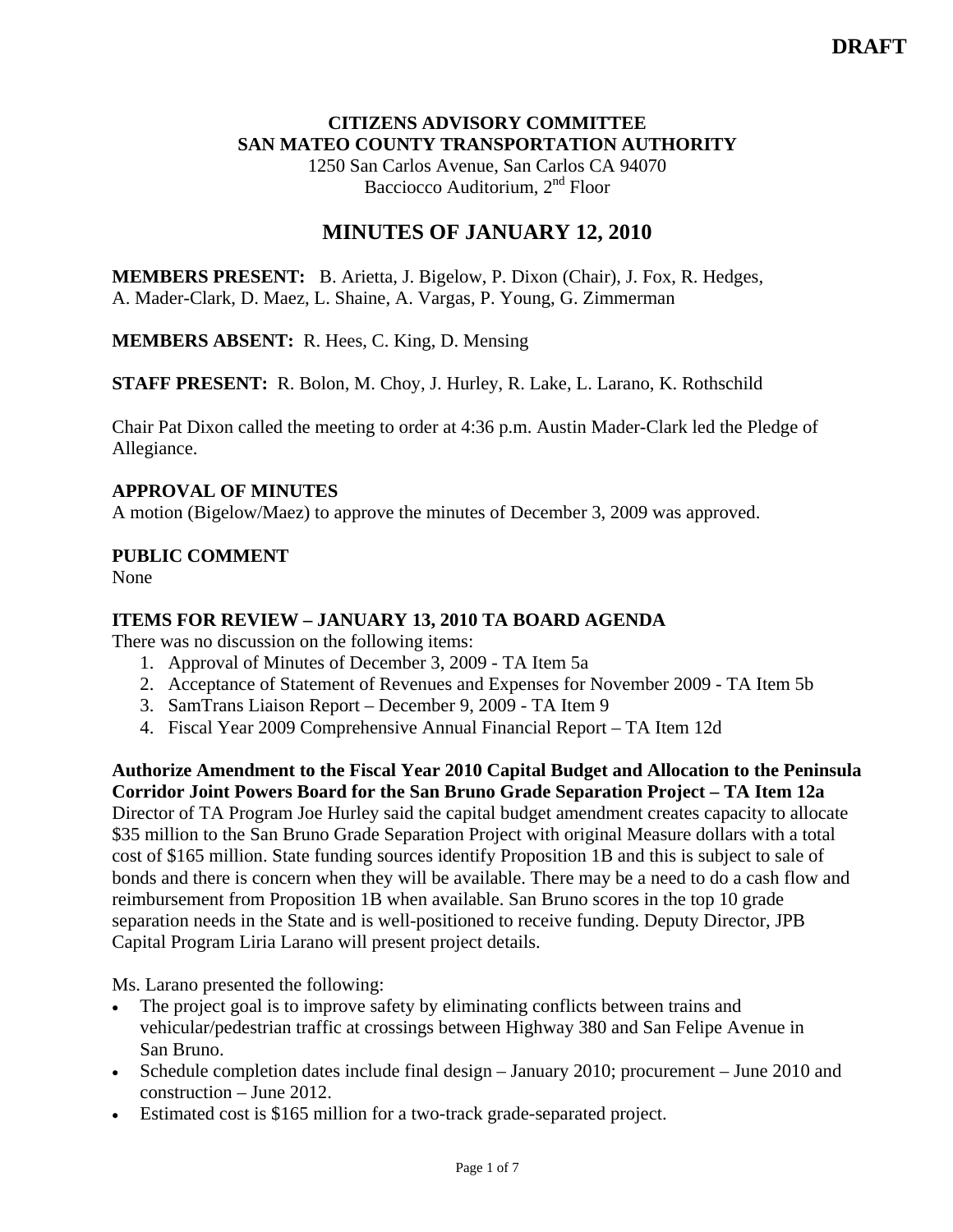- Grade-separated vehicular crossings will be constructed at San Bruno, San Mateo and Angus avenues.
- Targeted funding sources include \$35 million in original Measure A funds from the grade separation category; \$30 million grant from State Proposition 1B funds; \$10 million from the State Public Utilities Commission Section 190 grade separation program and State Transportation Improvement Plan (STIP) funds.
- Pedestrian crossings will be constructed at Euclid and Sylvan avenues and the new San Bruno Station.

Doris Maez said she was on the San Bruno CAC for this project and asked if the openings at the grade separation would be wide enough for bikes and pedestrians and compliant with the American Disabilities Act (ADA). Ms. Larano said there will be sidewalks at vehicular crossings but no separate pedestrian crossings. The project is ADA compliant.

George Zimmerman asked if High Speed Rail (HSR) is approved will that agency do its own grade separation. Ms. Larano replied yes. She said the expectation is the next two tracks will be on the east side of the existing tracks. She said if a four-track grade-separated superstructure is to be built to accommodate both Caltrain and HSR, the total project is estimated to cost \$300 million, with an estimated split of \$148 million for the Joint Powers Board (JPB) and \$152 million for California High Speed Rail Authority (CHSRA).

Barbara Arietta asked about location of the new station parking lot. Ms. Larano said it would be northeast of the new station, which will be between San Bruno and San Mateo avenues.

Ms. Maez said she recalled the number of parking spaces was not quite enough to support parking demand during Giants games and asked if additional parking is being considered. Project Manager Rafael Bolon said staff projected to year 2035 in advance to determine parking needs and the project will meet that need with four less spaces. Mr. Bolon said additional parking is not contemplated in the contract and additional parking is available on the street.

Ms. Arietta said spaces sell out during the Giants season.

Larry Shaine asked if the TA was under the gun schedule-wise on the project. Mr. Bolon said there are funding-driven requirements that are accelerating the schedule.

Ms. Maez asked if schedule plans are available for review. Mr. Bolon said the plans are available on the City of San Bruno's Web site.

John Fox asked if the project was designated for platforms, station and tracks and not for building parking lots. Mr. Bolon said there will also be parking lot construction.

Mr. Fox asked how many bike parking spaces and bike facilities are included in the plan. He said it is important the plan indicate bike access. Mr. Bolon will get bike parking information for Mr. Fox.

A qualified motion (Zimmerman/Arietta) was made to support the amendment and allocation to include Mr. Fox's request that bike access information be included.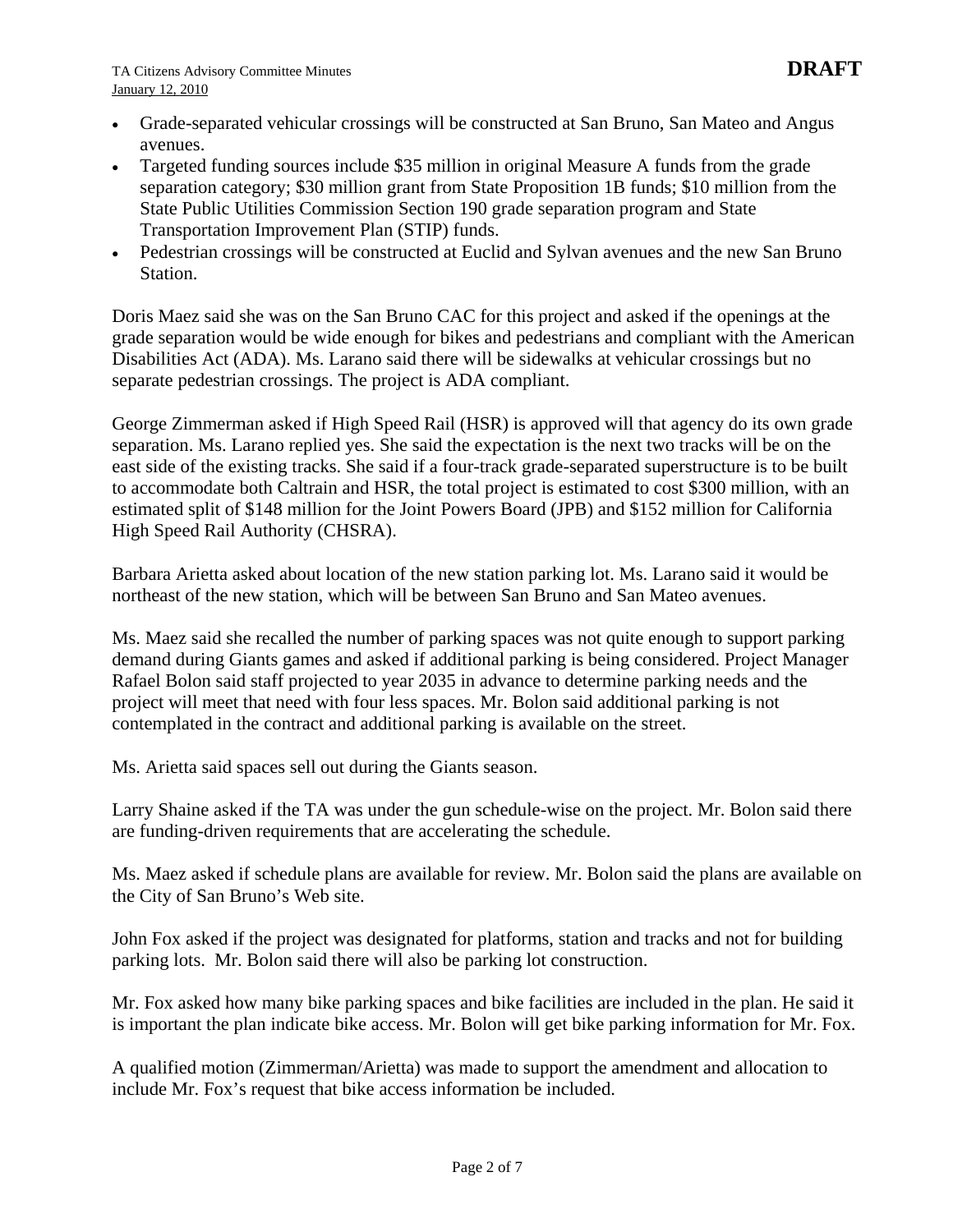Jim Bigelow said the design should include more parking if possible. Mr. Hurley said right of way parking spaces are very expensive and normally parking spaces are not built to accommodate peak period needs or otherwise there is a need to justify why money was spent when 99 percent of the time 25 percent of the parking facility is empty.

Rich Hedges said he opposed the motion because the proposed project did nothing to discourage the use of automobiles as opposed to alternate modes of transportation such as buses, walking, shuttles, etc. He said it didn't seem to be in line with moving towards transit oriented development.

April Vargas agreed with Mr. Fox that it is important to have a component in the station plan that outlines alternative ways of getting bicycles to the station. Ms. Vargas asked if there was available property surrounding the station that could be leased for periodic parking overflow. Ms. Larano said parking plan projections to 2035 are based on an increase in population and will accommodate that. Ms. Larano did not know if other property would be available to lease for periodic overflow and this is not part of the project scope.

Mr. Zimmerman said the motion on the table would allow staff and the TA sufficient flexibility to address some of the issues the motion includes. He said the motion should include design for integration of proper bicycle parking and proper design for bicycle access any time of the day and particularly during daytime and commute hours.

Mr. Bigelow said it is not easy to increase parking spaces given budget constraints with the State taking transit funds. He suggested the motion makes sure pedestrian and bicycle access is adequate and there may be more money available if HSR comes.

Chair Dixon's concern is whether additional parking will be addressed or required. Ms. Larano said parking was looked at as part of the design effort and staff is constrained by what is available. She said the contract must be awarded by July 2010 and this means staff must finish the design by the end of January. Additional design will delay staff's ability to complete the design and meet the completion date.

Ms. Arietta said parking is important and asked what could be done to build in some type of watchdog for oversight of future planning. Mr. Hurley said it is important to move forward with the project but staff can come back and report on progress and how issues are being addressed.

Mr. Zimmerman restated the motion in support of the amendment and allocation and expressed concern about the potential parking capacity, and also that included in the design is adequate design of bicycle access to the station. The motion passed 10/1 (Noes: Hedges).

#### **Authorize Allocation of Original Measure A Funds to the Transbay Joint Powers Authority (TJPA) for the Transbay Transit Center/Caltrain Downtown Extension Project – TA Item 12b**

Programming and Planning Manager Melanie Choy provided the following details on the project at 580 Howard Street, Unit 500 in San Francisco:

• The TA programmed \$27 million in original Measure A dollars to the Caltrain Downtown Extension Project. Approximately \$8.7 million of that has been allocated for preliminary design work. Project costs are approximately \$4 billion.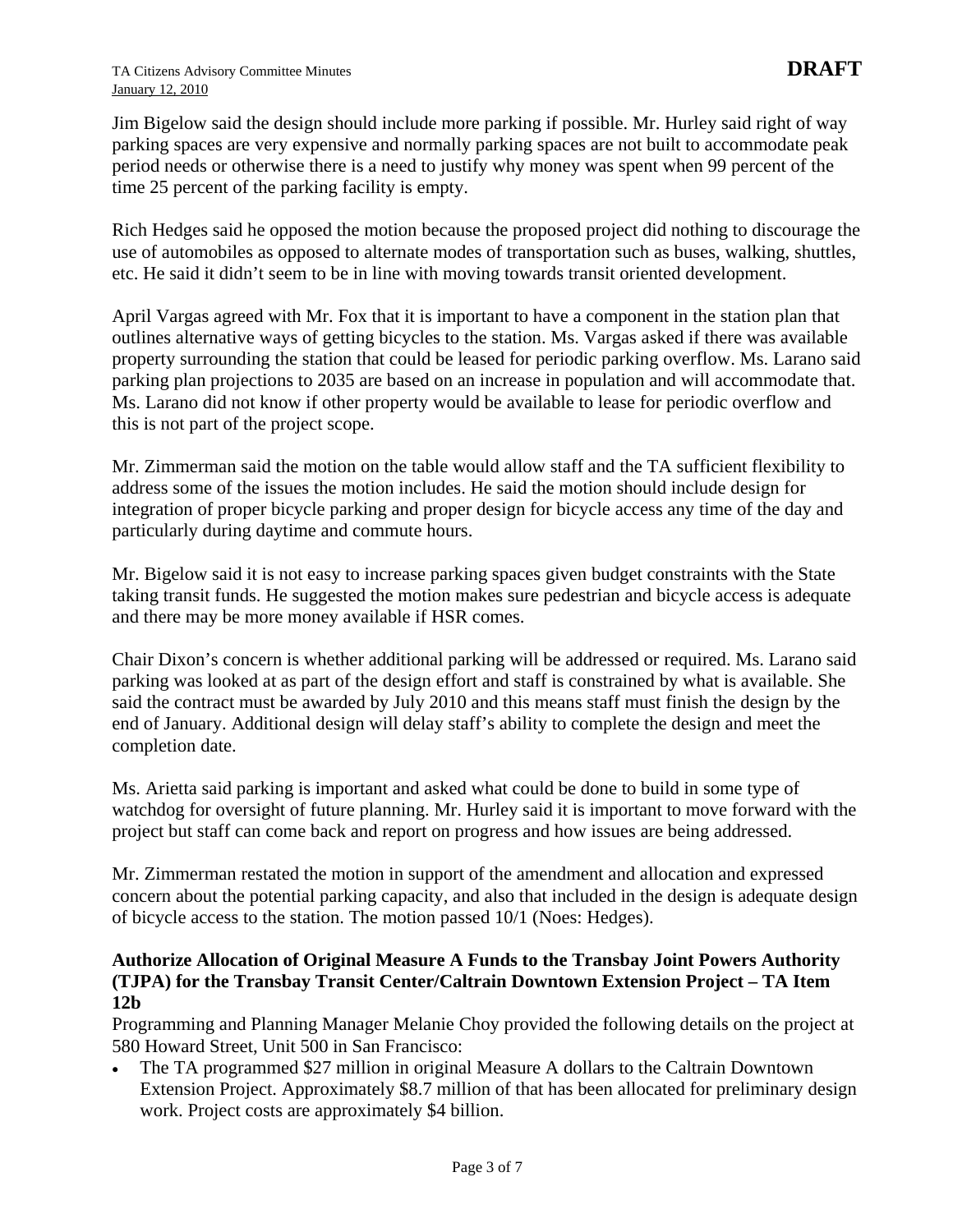- The project is a combination of three components due to funding constraints and project development: an above-ground transit center; underground work to bring in the Caltrain extension from the 4<sup>th</sup> and King Caltrain Station to the Transbay Terminal; and the reuse and redevelopment of the area surrounding the terminal.
- The TJPA has requested \$3.8 million to acquire a property, which is in the footprint of the Caltrain extension alignment. The allocation includes the cost of the property and related costs to proceed with the acquisition. If the property is not acquired at this time there may be the risk of eminent domain issues.
- The Measure A allocation to the TJPA is conditioned on granting the TA a security interest in the property whereby the TA would obtain title to the property under certain circumstances, such as a change in the alignment of the Caltrain Downtown Extension that would obviate the need for the property.

Mr. Zimmerman asked how the project is being coordinated with HSR. Ms. Choy said the design for the extension project is further along than the design for HSR. The TJPA is working very closely with both CHSRA and JBP staff to accommodate HSR and not preclude it in design work.

Mr. Bigelow said the CAC should support this project in order to avoid inverse condemnation. A Federal funding request of \$400 million for HSR will be announced in several weeks for the train box and by combining funds it will make it easier to get the Caltrain extension downtown. The TA needs to take actions to protect the tunneling effort and this allocation will do that.

A motion (Bigelow/Zimmerman) to support the allocation of Measure A funds for the Downtown Extension was made.

Mr. Fox asked how a fair price was developed for the property. Ms. Choy said the TJPA has legal consultants on the project. Ms. Choy deferred the question to TJPA consultant Nancy Whelan. Ms. Whelan said the appraisal process is required under Federal Transit Administration (FTA) requirements. The TJPA is required to have a first, second and third appraisal, which have to be approved by the FTA. The appraisals are done on comparable properties in a standard appraisal process with certified appraisers.

Ms. Arietta asked about the size of the unit. Ms. Whelan said the penthouse unit is approximately 2,000 square feet.

Ms. Arietta asked about other units in the building. Ms. Whelan said the entire building will be required for the project and this was identified in the environmental document for the project. Ms. Whelan said other units in the building will be required for Phase Two construction. The property is being acquired at this time due to a hardship case.

Ms. Arietta was concerned about the status of the other units in the building and the established cost per square foot for this transaction. Ms. Whelan said any appraisals on the units would be done on comparable units.

Mr. Hurley said he understands from the discussion that there is an established protocol that needs to be followed to make sure the TA is fulfilling its fiduciary responsibility and being a good steward of public funds to make sure the right of way is acquired for a reasonable price; the protocol has been followed. He said it is very likely the costs would be higher if the TA was involved in a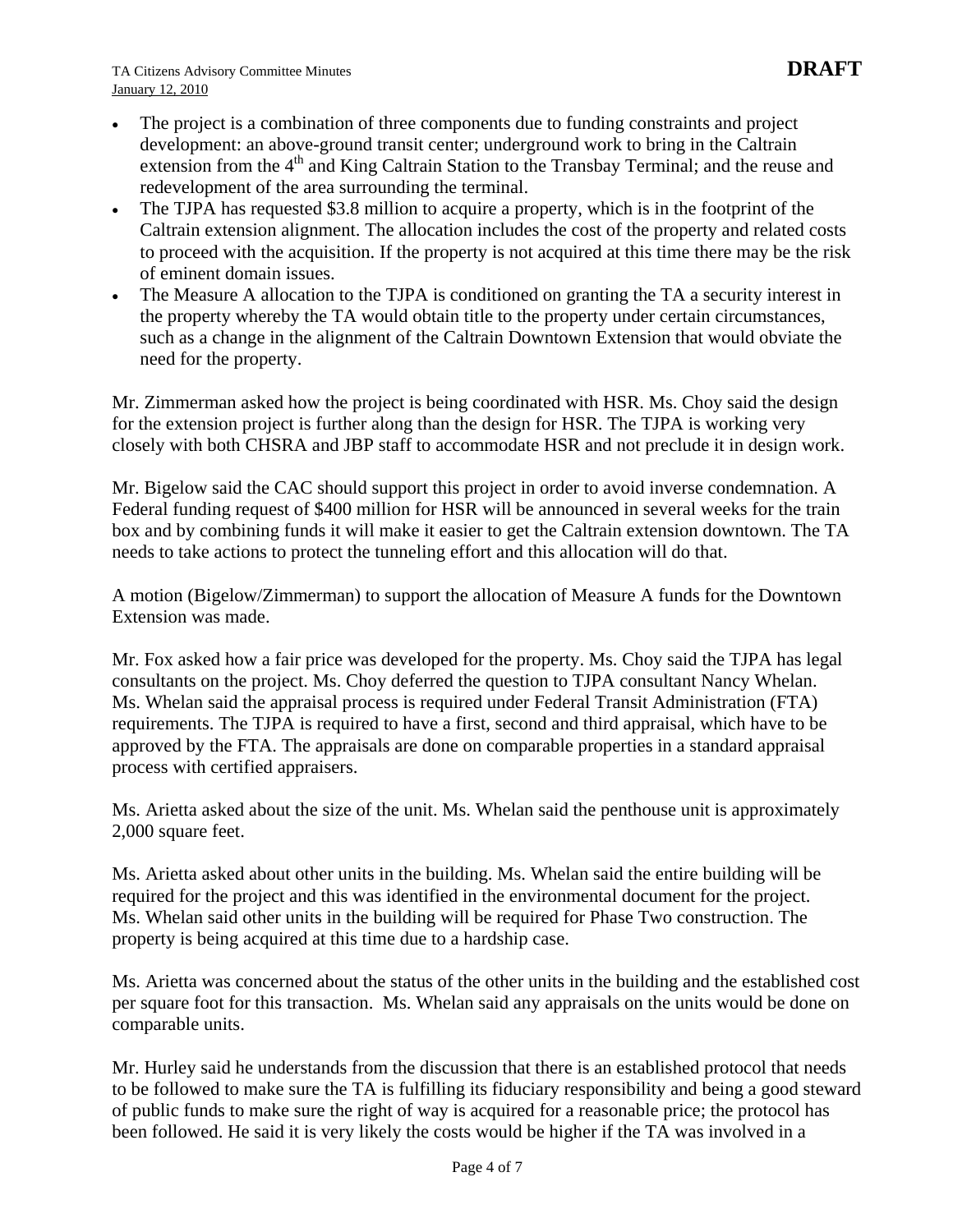condemnation process and legal fees would be added to the cost associated with the right of way acquisition.

Ms. Vargas asked for a specific number of units in the building. Ms. Choy said no Measure A funds would be used for any other properties in this building.

Mr. Zimmerman said the TA is following proper procedures but the CAC doesn't have complete information about the issue: how many units, cost of the unit and when the transaction will occur. Ms. Whelan said there are ten units, which will eventually need to be purchased when Phase Two funding is fully in place or if there are additional claims of hardship. Ms. Whelan reiterated these are certified appraisers who have to attest to the values in the area and the methodology used. Three appraisals are required and these are reviewed by a government agency in a fairly rigorous process. If this transaction is not funded and moves into eminent domain the exact appraisals and FTA report would be used in the condemnation process. Other costs would include additional time the owner suffered in inability to move and other claims the owner could file as well as legal costs.

Chair Dixon asked if TA Legal Counsel David Miller was involved with this issue. Ms. Whelan said TJPA legal counsel has spoken with Mr. Miller. Ms. Choy said Mr. Miller was involved with initial meetings in putting the allocation together.

Several CAC members asked to see the comparables. Ms. Whelan said the comparables are not made public until the transaction is finalized.

Mr. Hurley said there is a process to protect the public interest and public funding for the project and legal counsel has assured us that the process has been followed.

Mr. Bigelow said to delay these projects between San Francisco and Los Angeles costs \$2 billion a year and would cost a lot more than current unit price per square foot.

Chair Dixon said the point is the amount of money to purchase the unit.

The motion to support the allocation was passed 9/2 (Noes: Arietta and Dixon).

Mr. Fox said a second motion could say, with respect to the process, CAC members feel it is difficult for them to justify any kind of judgment based on the amount of information available to them and the vote is taken in deference to the importance and significance of the matter.

Mr. Hurley said there was a motion, a second and a vote and the action was taken. He suggested Chair Dixon communicate CAC concerns at tomorrow's TA Board meeting.

#### **Authorize the Filing of an Application to the Metropolitan Transportation Commission to Request Regional Improvement Program Funds in the Amount of \$4,218,000 for the 101/Broadway Interchange Project – TA Project 12c**

Mr. Hurley said staff will provide an in-depth presentation on this project.

Mr. Zimmerman asked about potential funding obstacles that could impede the project. Mr. Hurley said the TA is seizing an opportunity to apply for State funds, which would allow for full funding for design of the interchange project.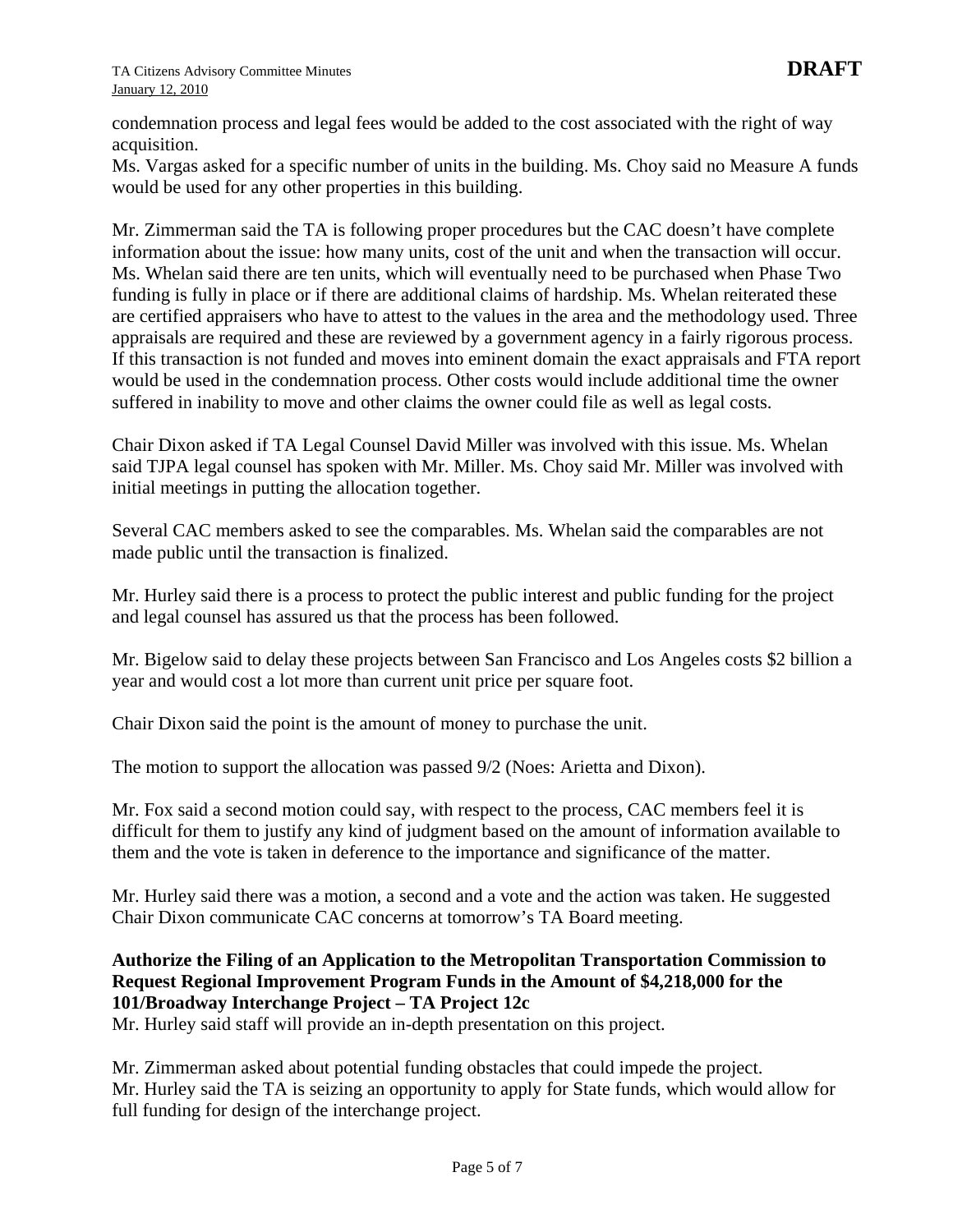Mr. Hurley presented the following details:

- The project goal is to mitigate existing and future traffic congestion; improve safety; increase bicyclist and pedestrian access and eliminate the circuitous traffic movements for bicycles, pedestrians and automobiles.
- A new overcrossing will have sidewalks; will be wider to accommodate vehicular traffic and will have wider shoulders for bicyclists.

Mr. Shaine asked if there will be an overcrossing to Caltrain. Mr. Hurley said no. A separation would be a separate project.

Ms. Mader-Clark asked if this will alleviate traffic problems in the area of Broadway and Rollins Road. Mr. Hurley said the current five-legged intersection will become a four-legged intersection alleviating congestion in that area.

- Total cost estimate is \$75.4 million, which includes \$0.4 million for preliminary studies; \$4 million for environmental issues; \$7.8 million for design; \$10.4 million for right of way/utilities; and \$52.8 million for construction.
- Programmed funding to date totals \$8 million from the TA and targeted funding for design in the amount of \$4.2 million from State Transportation Improvement Plan (STIP) funds.
- Project schedule includes:
	- a. Completion of environmental in spring 2011.
	- b. Design, right of way/utilities in spring 2013.
	- c. Bid/award of contract in fall 2013.
	- d. Construction in winter 2016.

Mr. Fox left at 6:08 p.m.

Mr. Bigelow said the TA and City/County Association of Governments of San Mateo County are working together to make sure the project moves forward given the challenges of State funding.

Ms. Maez asked if the 101/Broadway Project was ever considered to be part of the  $3<sup>rd</sup>$  Avenue to Millbrae Avenue Auxiliary Lane Project. Mr. Hurley said the Auxiliary Lane Project terminates at the 101/Broadway off/on ramps and was always considered a separate project.

Chair Dixon asked about total project cost estimates of \$75.4 million and the funding application for \$4,218,000. Mr. Hurley said \$4,218,000 million is what the TA is applying for in STIP funds and that funding, in addition to Measure A funding, will provide all the funding necessary to complete project design. He said there is still more funding to secure for subsequent phases of the project.

A motion (Arietta/Bigelow) to support the application for funds was approved.

#### **PROGRAM**

#### **a) Adoption of the 2010 Transportation Authority State and Federal Legislative Program – TA Item 13a**

Government Relations Officer Kim Rothschild said staff proposes adoption of the legislative program to guide the Authority's advocacy efforts in Sacramento and Washington, D.C. over the course of the 2010 calendar year.